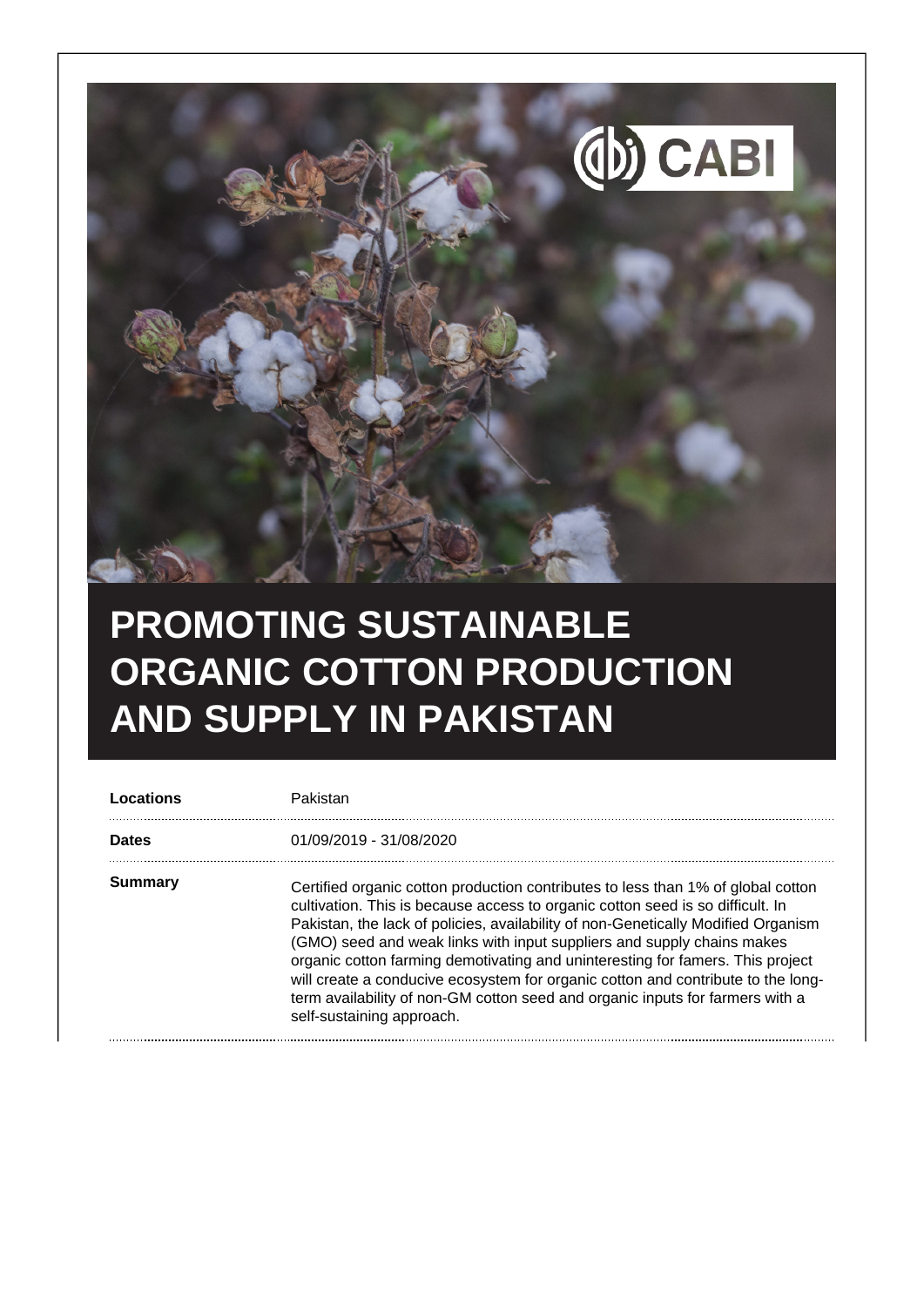**The problem** The cultivation of GMO cotton seeds is widespread in Pakistan due to a number of reasons: the lack of any organic cotton policies, the unavailability of non-GMO cotton seed, the very weak to non-existent links with input suppliers and supply chain actors, and the lack of farmers' interest in organic cotton.

> In particular, because non-GMO seed is not available quickly or in the required quantities, farmers are demotivated. An explorative survey by Louis Bolk Institute in 2015 reported that 90% of respondents, from the countries where GMO cotton is predominant, felt it was "difficult" to "impossible" for them to access organic cotton seed.

The presence of pesticides is also creating problems. The toxic effects of chemicals are causing 25 million agricultural workers – including a significant number of women – to suffer from pesticide poisoning each year.

Women are important contributors to the cotton sector. There are certain tasks in cotton farming that are exclusively performed by the women including sowing, weeding and picking. Due to women having direct contact with the cotton plants, they are at risk of being affected by chemicals.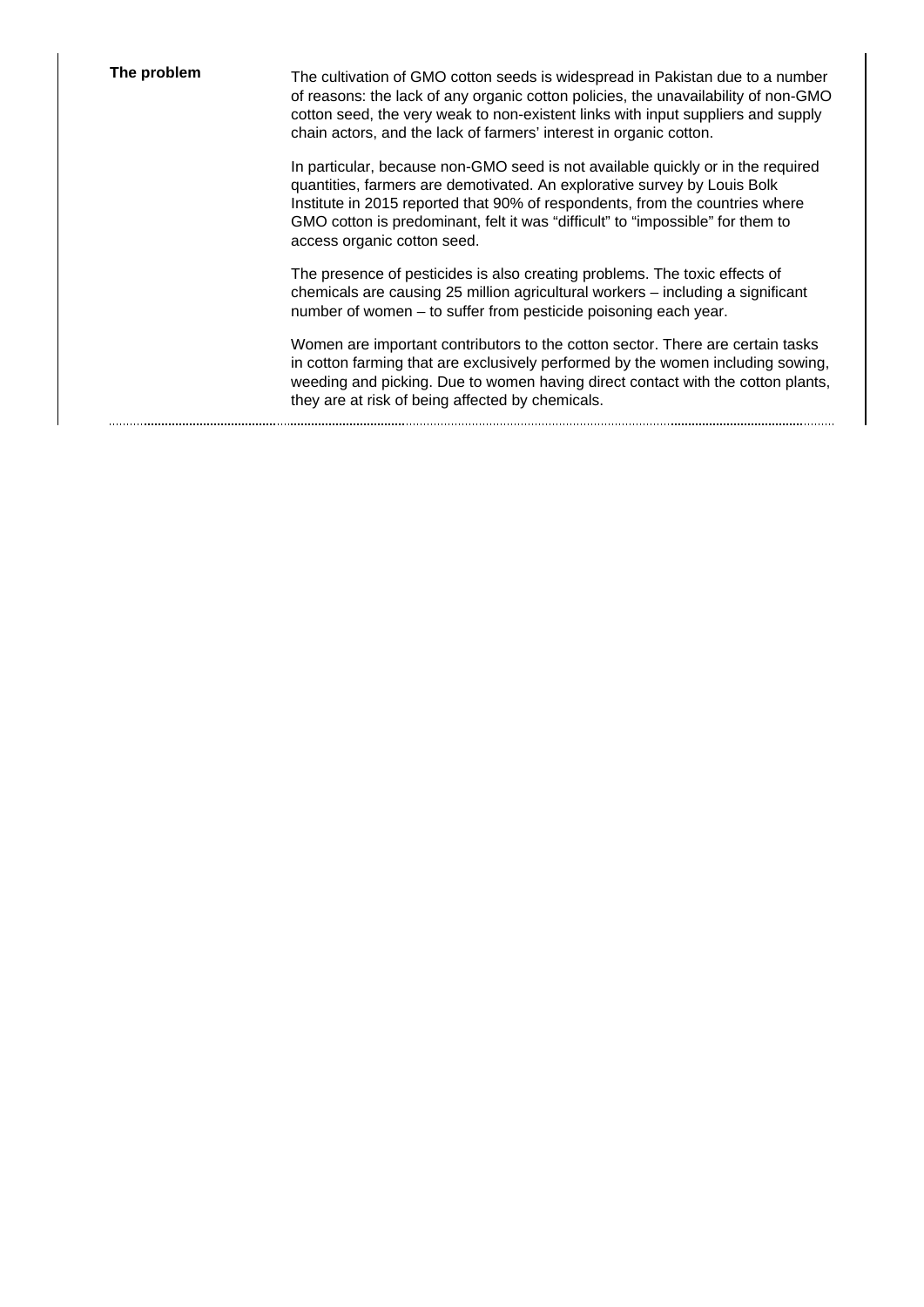What we are doing The aim of this project is to support the procurement, production and certification of non-GMO cotton seed and develop organic cotton policies in Pakistan. CABI will work in two main domains of change:

- 1. Sustainable availability of non-GMO seed and other organic inputs
- 2. Influence systems for better input supply and seed systems, and policies for non-GMO seeds

CABI will train farmers in Balochistan on how to multiply non-GMO seed on their farms. The organic seed products will be utilized at their own farm and then sold to other farmers in Balochistan and Pakistan (mainly Sindh and Punjab). Once the Balochistan farmers are able to produce their own non-GMO seed in bulk, they will use it for their own cultivation of organic cotton but also supply non-GMO cotton seeds to cotton growing hotspots of Sindh and Balochistan.

In this project, 181 organic cotton farmers in Balochistan, covering total 200 ha of the cotton crop, will be trained as lead or trained farmers. A key goal will be the Balochistan farmers being able to choose and multiply non-GM seed varieties, suitable for organic cotton farming, that have a good resistance to pests and diseases and produce satisfying yields.

Balochistan farmers will be connected with various input suppliers and seed marketers and the non-GMO cotton seed produced will be linked to the seed supply chain system of Pakistan, increasing demand and increasing the production of organic cotton in the country. Through the promotion of available organic cotton seed, the ultimate goal would be for famers to transition to organic cotton, helping to also minimize the effects of chemicals and bringing health benefits for women and men involved in cotton farming.

CABI will initiate technical and policy interventions for the local availability of organic cotton seed and other non-chemical inputs.

Through our partnership with the C&A foundation, we will work towards a conducive policy at the provincial and national level for promoting organic cotton seed production in Balochistan. This will help organic cotton growers of Balochistan to become certified non-GM seed producers and suppliers of seeds to provinces where growing organic seed would be difficult. The proposed grant will set-up a foundation for ensuring the availability of good quality non-GMO seed, initially for Balochistan province, and then for the remainder of Pakistan by identifying good seed varieties, setting up a conducive policy ecosystem to support non-GM seed availability, and engaging the right stakeholders.

More than 200 experts, including those from the Balochistan Agri. Research Institute, Department of Agriculture Extension Balochistan, and CABI staff will benefit from learning and transferring organic cotton knowledge in Pakistan.

The project will provide the foundation for scaling up and targeting 50,000 ha by 2024 in Sindh and Punjab (average landholding size in Pakistan is 5 acres per farmer) and also help to address challenges faced by the clothing industry by ensuring the availability of organic cotton.

**Results so far** CABI has engaged key partners in government including the Balochistan Agricultural Research Institute (BARI), Balochistan Agricultural Extension Department, Pakistan Central Cotton Committee (PCCC) and the Ministry of National Food Security & Research (MNFS&R).

> Stakeholders have met to discuss the procurement of non-GMO cotton seed varieties for use by farmers in Balochistan and farmers have been identified to take part in the project.

**Donors** Laudes Foundation (previous C&A Foundation)